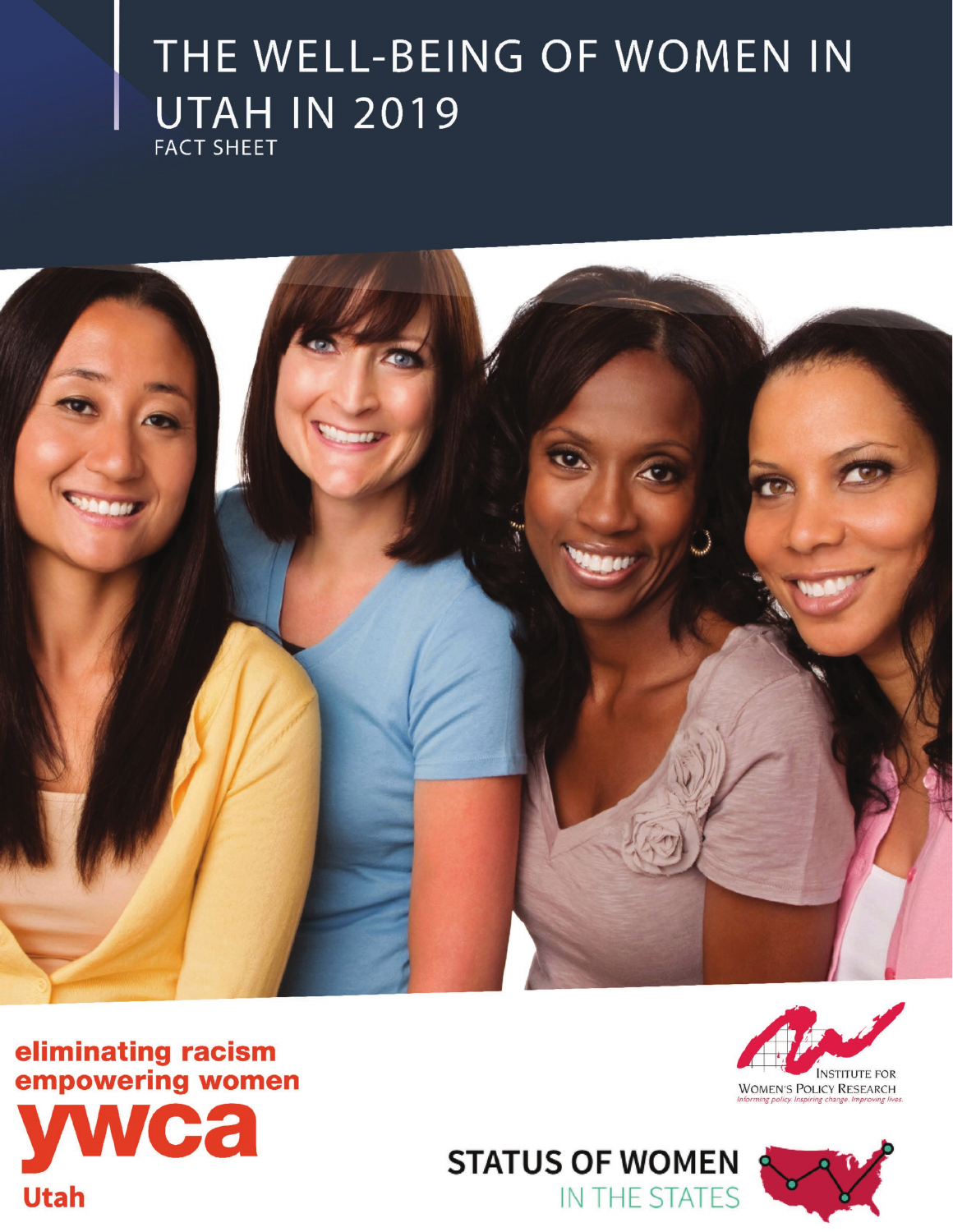# **The Well-Being of Women in Utah**

YWCA Utah's vision is that all Utah women are thriving and leading the lives they choose, with their strength benefiting their families, communities, and the state as a whole. YWCA Utah and the Institute for Women's Policy Research (IWPR) have partnered to publish annual fact sheets on the well-being of women in Utah as part of IWPR's Status of Women in the States project. We are proud to provide a reliable resource, with particular focus on the intersection of race and ethnicity with gender, and to encourage further exploration, community collaboration, and policy change benefiting the entire state.

This fact sheet builds upon the briefing paper published in 2014 by IWPR and YWCA Utah, *The Well-Being of Women in Utah: An Overview* as well as IWPR's *Status of Women in the States 2015*, and is the second fact sheet in the annual series *The Well-Being of Women in Utah*. The 2019 fact sheet compares indicators of women's well-being to the same indicators from the 2015 report, where available, and tracks trends in Utah women's well-being in key dimensions of their lives.

# **Data Highlights**

The percentage of women in Utah who work outside the home continues to increase, now slightly surpassing the rate of women's labor market participation in the country as a whole. The percentage of women working part-time in Utah is still the highest in the nation. Business ownership and representation in professional and managerial positions among Utah women are also increasing, more Utah women now live above the poverty line, and women in Utah have made great strides in education attainment; however, the progress in these areas is markedly different when race and ethnicity are taken into account. For example, women of color participate in the labor market at higher rates than white women in Utah, but have lower earnings. Among full-time year-round workers, white women earn significantly more than women from all other racial and ethnic groups, and overall earnings for all Utah women have not yet returned to their 2015 level after a backward slide highlighted in last year's fact sheet. Older women also continue to be highly dependent on Social Security for economic security later in life, with a higher proportion of women of color relying entirely on Social Security for their income than white women.

Women in Utah are more likely to have health insurance coverage than in previous years; however, there has been a lack of progress in other key indicators on their physical and psychological well-being. The likelihood of being covered by health insurance also varies by race and ethnicity, with Native American women having the lowest rate of coverage. New data on the prevalence of violence is not available, so this fact sheet shows the same rate as last year of one in three Utah women who experiences violence by an intimate partner in her lifetime. Information has been included this year, though, indicating that for nearly seven percent of these women, victimization first occurred before the age of 18. Unfortunately, the downward trend regarding poor mental health and suicide among Utah women continues, and this year's fact sheet includes new data showing a rate of pregnancy-related mortality in Utah that exceeds the national average.

Important strides are being made by Utah women in political participation and representation. The 2019 report shows increases in the percentage of women who both registered to vote and voted. Women's representation in the Utah Legislature also reached a record high in 2019, although gains were limited to the House of Representatives. Women of color remain far less represented among elected officials, relative to their share of the population, than white women.

## **Policy Implications**

*The Well-Being of Women in Utah* series presents a data profile of Utah women using key indicators of economic status, health and well-being, and political leadership and representation. Women's lives are complex, varied, and difficult to capture in any data set. By presenting consistent information about Utah women over time, and with a particular spotlight on the way women of color in Utah experience additional barriers to progress, YWCA Utah hopes to create shared understanding and move statewide policy forward in ways that help all Utahns thrive. Whether we aim to create fair economic policy that helps all families prosper, to prevent violence in our families and communities, or to explore ways for all Utah women and families to find and afford physical and mental healthcare when they need it, it is critical to begin with reliable information about various aspects of Utah women's lives and the issues most significantly impacting them. The 2019 fact sheet offers this starting point from which we can work together to explore shared values and create a more equitable state for all Utahns.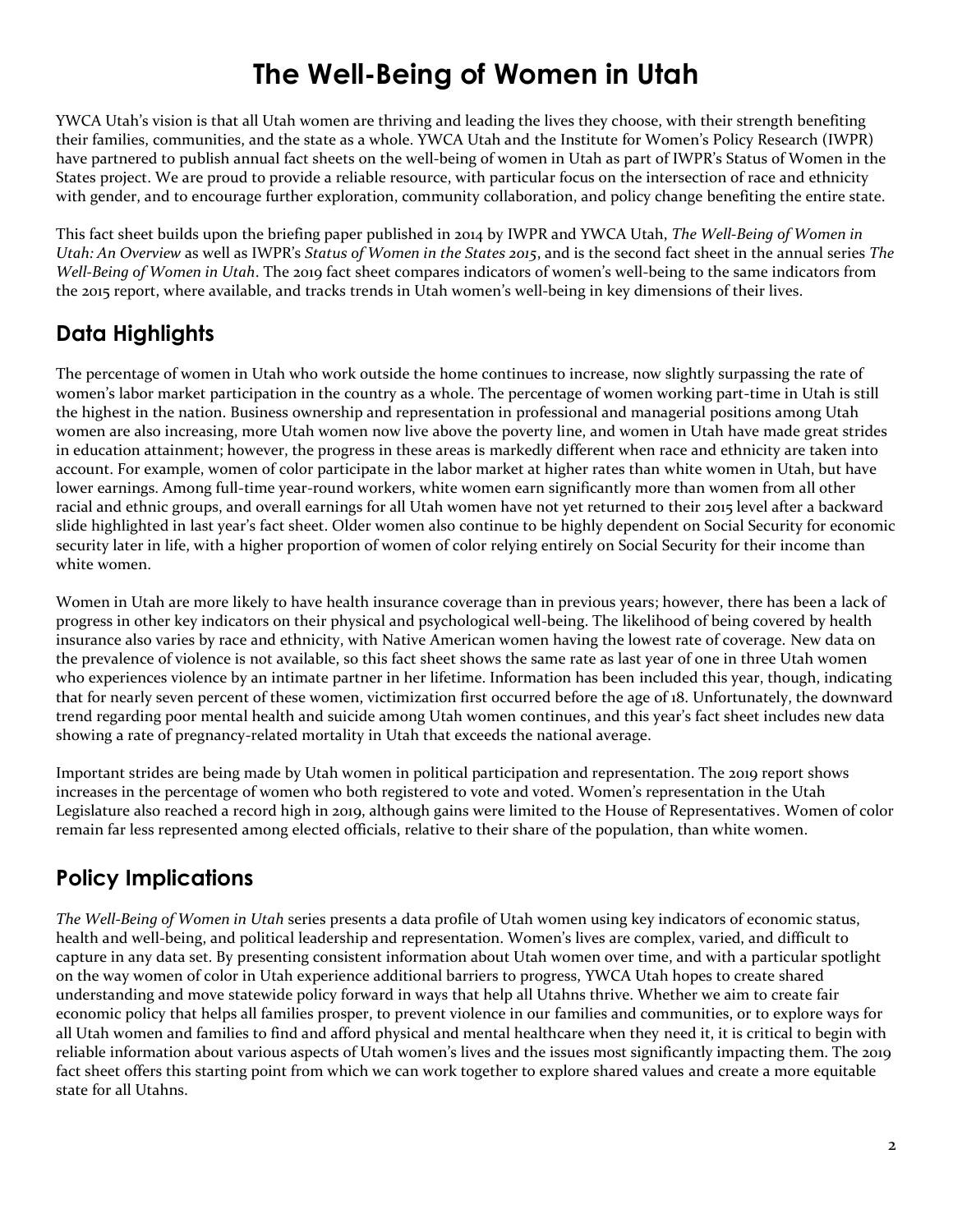#### **Table 1. Empowerment and Economic Advancement for Women in Utah and the United States, 2017**

|                                                                                                      |                                |                                |                  | United                           | <b>2019 Rankings</b>           |                                |  |
|------------------------------------------------------------------------------------------------------|--------------------------------|--------------------------------|------------------|----------------------------------|--------------------------------|--------------------------------|--|
|                                                                                                      | Utah,<br>2015<br><b>Report</b> | Utah,<br>2019<br><b>Report</b> | <b>Progress?</b> | States,<br>2019<br><b>Report</b> | <b>National</b><br><b>Rank</b> | <b>Regional</b><br><b>Rank</b> |  |
| <b>Women's Labor Force</b><br>Participation,<br>Aged 16 and Older                                    | 58.7%                          | 61.4%                          | Yes              | 58.2%                            | 15                             | $\overline{2}$                 |  |
| Percent of All Employed<br>Women Working Part-Time,<br>Aged 16 and Older                             | 40.2%                          | 37.5 %                         | Yes              | 27.8%                            | 51                             | $\, 8$                         |  |
| <b>Women's Median Annual</b><br>Earnings for Full-Time, Year-<br>Round Workers,<br>Aged 16 and Older | \$36,827                       | \$36,300                       | N <sub>o</sub>   | \$40,000                         | 37                             | 5                              |  |
| Ratio of Women's to Men's<br>Earnings, Aged 16 and Older                                             | 70.0%                          | 69.8%                          | N <sub>o</sub>   | 80.0%                            | 51                             | 8                              |  |
| <b>Women's Median Annual</b><br><b>Earnings for Part-Time</b><br>Workers, Aged 16 and Older          | n/a                            | \$10,000                       | $\ast$           | \$11,000                         | 26                             | $\overline{4}$                 |  |
| Percent of All Employed<br>Women in Managerial/<br>Professional Occupations,<br>Aged 16 and Older    | 38.0%                          | 40.6%                          | Yes              | 42.4 %                           | 33                             | 3                              |  |
| Percent of Women with a<br>Bachelor's Degree,<br>Aged 25 and Older                                   | 28.9%                          | 32.1%                          | Yes              | 32.6%                            | 27                             | 3                              |  |
| <b>Percent of Businesses Owned</b><br>by Women                                                       | 24.9%                          | 30.3%                          | Yes              | 35.8%                            | 47                             | 8                              |  |
| <b>Percent of Women Above</b><br>Poverty, Aged 18 and Older                                          | 86.5%                          | 90.0%                          | Yes              | 86.6%                            | 6                              | $\mathbf{1}$                   |  |
| Percent of Women Aged 65<br>and Older Receiving Social<br><b>Security Income</b>                     | n/a                            | 86.1%                          | $\ast$           | 84.3%                            | 28                             | 5                              |  |
| Average Annual Income for<br>Women Aged 65 and Older<br>from Social Security                         | n/a                            | \$12,000                       | $\ast$           | \$12,000                         | 19                             | $\mathbf{2}$                   |  |
| Percent of Women Aged 65<br>and Older who Receive:                                                   |                                |                                |                  |                                  |                                |                                |  |
| 50 % or More of Their<br>Income from Social Security                                                 | n/a                            | 68.0%                          | $\ast$           | 66.0%                            | 18                             | $\mathbf{2}$                   |  |
| 80 % or More of Their<br><b>Income from Social Security</b>                                          | n/a                            | 50.6%                          | $\ast$           | 49.2%                            | 19                             | 5                              |  |
| 100 % of Their Income from<br>Social Security                                                        | n/a                            | 41.7%                          | $\ast$           | 40.4%                            | 16                             | 3                              |  |

Notes:  $n/a$  = data not available or sample too small for statistical analysis. \* = data not ranked. Data are for 2017 with the exception of the data on women's business ownership, which are from 2012. **Regional ranks are relative to other states in the Mountain West Census division, which includes Arizona, Colorado, Idaho, Montana, Nevada, New Mexico, Utah, and Wyoming**. Dollar values from the 2015 report have been adjusted to 2017 values for comparison. Median annual income from Social Security is calculated among women 65 and older who reported receiving any income from Social Security. Total retirement income among women aged 65 and older was calculated as the sum of earnings from employment, Social Security, investment income, retirement savings, and Supplemental Security Income. Total retirement income may be negative due to net losses in asset income. For the calculation of the share of older women's retirement income coming from Social Security, women who had negative retirement income were excluded (274 observations were omitted in the full sample). Any women whose Social Security income to total retirement income ratio was greater than 100 percent (due to net losses in asset income) were top-coded at 100 percent.

Sources: IWPR analysis of the 2017 American Community Survey microdata (Integrated Public Use Microdata Series, Version 9.0); Survey of Business Owners: Survey Results 2012 (Census Bureau); The Status of Women in the States, 2015 (Hess et al. 2015).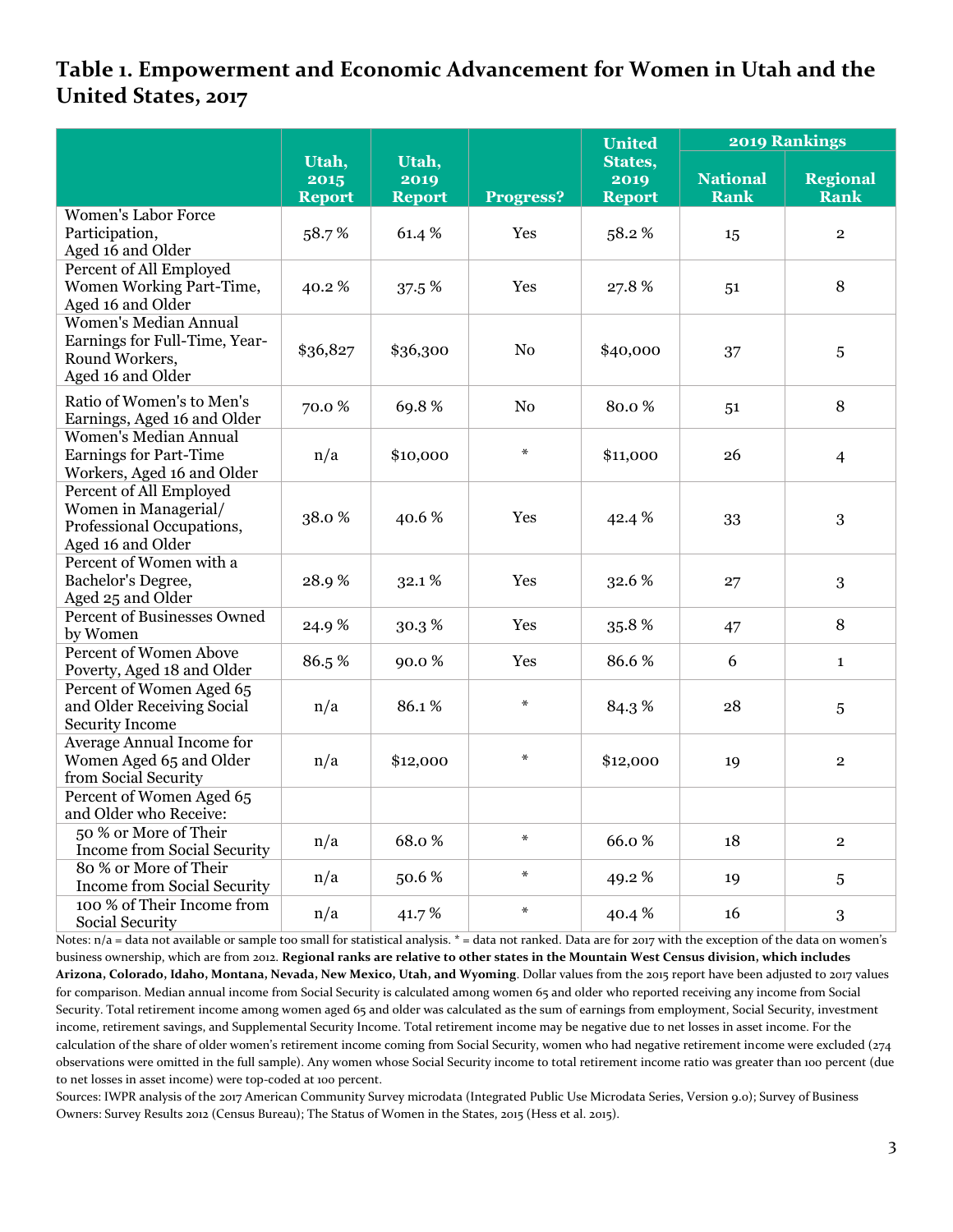#### **Table 2. Empowerment and Economic Advancement for Women in Utah by Race and Ethnicity, 2017**

|                                                                                               |              |                 |              | Asian/<br><b>Pacific</b> | <b>Native</b>   | <b>Other</b><br><b>Race or</b><br><b>Two or</b><br><b>More</b> |
|-----------------------------------------------------------------------------------------------|--------------|-----------------|--------------|--------------------------|-----------------|----------------------------------------------------------------|
|                                                                                               | <b>White</b> | <b>Hispanic</b> | <b>Black</b> | <b>Islander</b>          | <b>American</b> | <b>Races</b>                                                   |
| Women's Labor Force Participation,<br>Aged 16 and Older                                       | 59.4%        | 63.4%           | 65.4%        | 61.3%                    | 59.1%           | 69.1%                                                          |
| Percent of All Employed Women<br>Working Part-Time,<br>Aged 16 and Older                      | 39.1%        | 31.3%           | 31.1%        | 27.9%                    | 29.8%           | 41.0 %                                                         |
| Women's Median Annual Earnings for<br>Full-Time, Year-Round Workers,<br>Aged 16 and Older     | \$38,782     | \$26,889        | n/a          | \$35,000                 | \$30,639        | \$31,026                                                       |
| Ratio of Women's to White Men's<br>Earnings, Aged 16 and Older                                | 68.2%        | 47.3 %          | n/a          | 61.5%                    | 53.9%           | 54.5 %                                                         |
| Women's Median Annual Earnings for<br>Part-Time Workers, Aged 16 and Older                    | \$9,400      | \$9,928         | n/a          | \$10,342                 | n/a             | \$10,000                                                       |
| Percent of All Employed Women in<br>Managerial/Professional Occupations,<br>Aged 16 and Older | 42.2%        | 20.1%           | n/a          | 39.4 %                   | n/a             | 40.9%                                                          |
| Percent of Women with a Bachelor's<br>Degree, Aged 25 and Older                               | 32.9%        | 12.0%           | n/a          | 40.8%                    | 15.3%           | 40.5%                                                          |
| Percent of Businesses Owned by<br>Women                                                       | 92.9%        | 8.0%            | 0.9%         | 6.9%                     | 0.9%            | 3.6 %                                                          |
| Percent of Women Above Poverty,<br>Aged 18 and Older                                          | 90.6%        | 82.0%           | 69.5%        | 85.3%                    | 69.3%           | 84.6%                                                          |
| Percent of Women Aged 65 and Older<br>Receiving Social Security Income                        | 87.5%        | 74.6 %          | n/a          | 75.1%                    | 67.3%           | n/a                                                            |
| <b>Average Annual Income for Women</b><br>Aged 65 and Older from Social<br>Security           | \$12,000     | \$10,000        | n/a          | n/a                      | n/a             | n/a                                                            |
| Percent of Women Aged 65 and Older<br>Who Receive:                                            |              |                 |              |                          |                 |                                                                |
| 50 % or More of Their Income from<br>Social Security                                          | 65.8%        | 75.0%           | n/a          | 71.9%                    | 59.1%           | n/a                                                            |
| 80 % or More of Their Income from<br>Social Security                                          | 48.1%        | 59.1%           | n/a          | 63.1%                    | 48.7%           | n/a                                                            |
| 100 % of Their Income from Social<br>Security                                                 | 38.6%        | 50.7%           | n/a          | 55.2%                    | 44.7%           | n/a                                                            |

Notes:  $n/a$  = data not available or sample too small for statistical analysis. Data are average annual estimates for 2015-2017 with the exception of the data on women's business ownership, which are from 2012. Percentages for business owners do not sum to 100 due to the non-exclusivity of race and ethnicity in the Survey of Business Owners. Business owners are double counted if they identify with more than one race/ethnicity (e.g. a White Hispanic owner is counted as both a White owner and a Hispanic Owner). Median annual income from Social Security is calculated among women 65 and older who reported receiving any income from Social Security. Total retirement income among women aged 65 and older was calculated as the sum of earnings from employment, Social Security, investment income, retirement savings, and Supplemental Security Income. Total retirement income may be negative due to net losses in asset income. For the calculation of the share of older women's retirement income coming from Social Security, women who had negative retirement income were excluded (274 observations were omitted in the full sample). Any women whose Social Security income to total retirement income ratio was greater than 100 percent (due to net losses in asset income) were top-coded at 100 percent.

Sources: IWPR analysis of the 2015-2017 American Community Survey microdata (Integrated Public Use Microdata Series, Version 9.0); Survey of Business Owners: Survey Results 2012 (Census Bureau).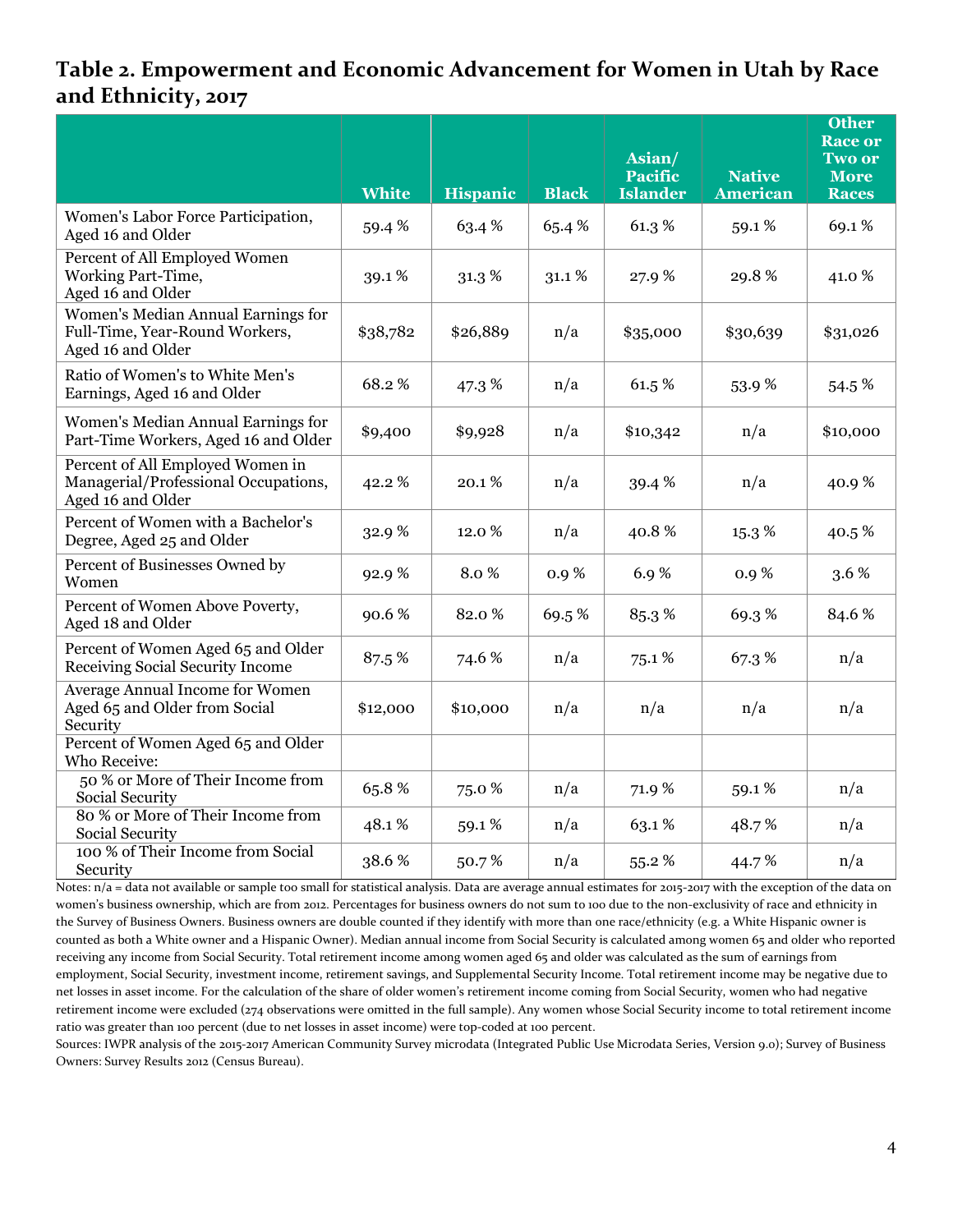#### **Figure 1. Highest Level of Educational Attainment among Women and Men in Utah and the United States, Aged 25 and Older, 2017**



Source: IWPR analysis of the 2017 American Community Survey microdata (Integrated Public Use Microdata Series, Version 9.0).

#### **Table 3. Health and Safety for Women in Utah and the United States**

|                                                                                                                                                  |                                |                                |                  | <b>United</b>                    |                                | <b>2019 Rankings</b>           |
|--------------------------------------------------------------------------------------------------------------------------------------------------|--------------------------------|--------------------------------|------------------|----------------------------------|--------------------------------|--------------------------------|
|                                                                                                                                                  | Utah,<br>2015<br><b>Report</b> | Utah,<br>2019<br><b>Report</b> | <b>Progress?</b> | States,<br>2019<br><b>Report</b> | <b>National</b><br><b>Rank</b> | <b>Regional</b><br><b>Rank</b> |
| Percent of Non-Elderly Women with<br>Health Insurance, Aged 18 to 64                                                                             | 83.0%                          | 88.7%                          | Yes              | 89.4 %                           | 33                             | $\overline{2}$                 |
| Lifetime Prevalence of Contact Sexual<br>Violence, Physical Violence, and/or<br>Stalking by an Intimate Partner,<br>Aged 18 and Older, 2010-2012 | n/a                            | 33.6%                          | n/a              | 37.3%                            | 6                              | $\overline{2}$                 |
| Lifetime Prevalence of Contact Sexual<br>Violence, Physical Violence, and/or<br>Stalking by Any Perpetrator,<br>Aged 18 and Older, 2010-2012     | n/a                            | 31.1%                          | n/a              | 36.3%                            | $\overline{4}$                 | $\mathbf{1}$                   |
| Prevalence of Completed Rape, Physical<br>Violence, and/or Stalking by an<br>Intimate Partner, First Victimization<br>Before Age 18, 2010-2012   | n/a                            | 6.7%                           | $\ast$           | 7.1%                             | 14                             | 3                              |
| Average Number of Days Per Month on<br>Which Women's Mental Health is Not<br>Good, Aged 18 and Older                                             | 4.2                            | 4.6                            | No               | 4.4                              | 34                             | 7                              |
| Suicide Rate per 100,000 Women                                                                                                                   | 9.1                            | 10.6                           | N <sub>0</sub>   | 6.3                              | 45                             | 5                              |
| Mistimed/Unwanted Pregnancy Rate                                                                                                                 | n/a                            | 24.7%                          | $\star$          | 34.2%                            | $\ast$                         | $\star$                        |
| Pregnancy-Related Mortality Rate (out<br>of 100,000 live births)                                                                                 | n/a                            | 25.6                           | $\ast$           | 17.2                             | $\ast$                         | $\ast$                         |

Notes: n/a = data not available or sample too small for statistical analysis. Data are for 2017 with the exception of Mistimed/Unwanted Pregnancy (2015), Pregnancy-Related Mortality Rate (2015), and average annual estimates (2010-2012) for Intimate Partner Violence, Sexual Violence by Any Perpetrator and First Victimization before Age 18. **Regional ranks are relative to other states in the Mountain West Census division, which includes Arizona, Colorado, Idaho, Montana, Nevada, New Mexico, Utah, and Wyoming.**

Sources: IWPR analysis of the 2017 American Community Survey microdata (Integrated Public Use Microdata Series, Version 9.0); The National Intimate Partner and Sexual Violence Survey, 2010-2012 State Report (Centers for Disease Control and Prevention 2017); IWPR analysis of the 2017 Behavioral Risk Factor Surveillance System microdata; IWPR compilation of data from the Centers for Disease Control and Prevention's WONDER Online Database; CDC Pregnancy Risk Assessment Monitoring System; The Status of Women in the States, 2015 (Hess et al. 2015). Due to a change in survey design, we use the Mistimed/Unwanted Pregnancy rates by the CDC instead of the unintended pregnancy rates published in the 2018 fact sheet; the estimates are similar.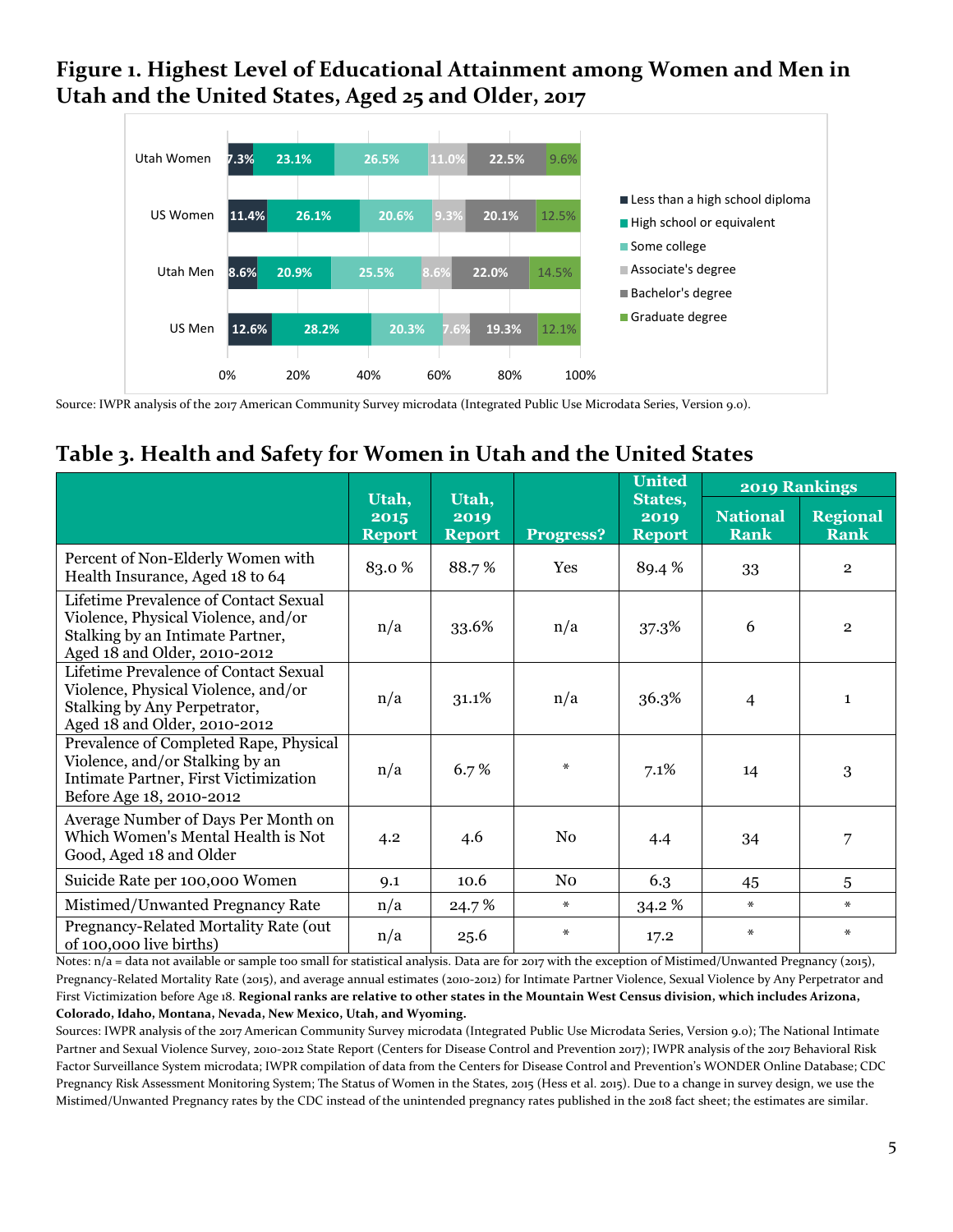#### **Table 4. Health and Safety for Women in Utah by Race and Ethnicity, 2017**

|                                   | <b>White</b> | <b>Hispanic</b> | <b>Black</b> | Asian/<br><b>Pacific</b><br><b>Islander</b> | <b>Native</b><br>American | <b>Other</b><br><b>Race or</b><br><b>Two or</b><br><b>More</b><br><b>Races</b> |
|-----------------------------------|--------------|-----------------|--------------|---------------------------------------------|---------------------------|--------------------------------------------------------------------------------|
| Percent of Non-Elderly Women with |              |                 |              |                                             |                           |                                                                                |
| Health Insurance, Aged 18 to 64   | 92.3%        | 68.9%           | 88.0%        | 88.3%                                       | 64.0 %                    | 88.8%                                                                          |
| Average Number of Days Per Month  |              |                 |              |                                             |                           |                                                                                |
| on Which Women's Mental Health is |              |                 |              |                                             |                           |                                                                                |
| Not Good, Aged 18 and Older       | 4.6          | 4               | n/a          | 3.6                                         | 5.4                       | 5.1                                                                            |

Notes:  $n/a =$  data not available or sample too small for statistical analysis. Data are average annual estimates for 2015-2017.

Sources: IWPR analysis of the 2015-2017 American Community Survey microdata (Integrated Public Use Microdata Series, Version 9.0); IWPR analysis of the 2015-2017 Behavioral Risk Factor Surveillance System microdata.

#### **Table 5. Political Participation among Women in Utah and the United States**

|                                                              | Utah,                 | Utah,                 |            | <b>United</b><br>States, |                                | <b>2019 Rankings</b>    |
|--------------------------------------------------------------|-----------------------|-----------------------|------------|--------------------------|--------------------------------|-------------------------|
|                                                              | 2015<br><b>Report</b> | 2019<br><b>Report</b> | Progress?  | 2019<br><b>Report</b>    | <b>National</b><br><b>Rank</b> | <b>Regional</b><br>Rank |
| Percent of Women Registered to Vote,<br>$2016/2018$ Averages | 60.4 %                | 68.4 %                | <b>Yes</b> | 67.3 %                   | 33                             | $\overline{2}$          |
| Percent of Women Who Voted,<br>$2016/2018$ Averages          | 45.4 %                | 59.8%                 | Yes        | 56.6 %                   | 18                             | 3                       |
| Share of State Senators Who Are<br>Women, 2019               | 20.7 %                | 20.7%                 | No         | 25.6 %                   | 37                             | 6                       |
| Share of State Representatives Who<br>Are Women, 2019        | $13.3\%$              | 25.3%                 | Yes        | $30.0\%$                 | 36                             |                         |

Notes: **Regional ranks are relative to other states in the Mountain West Census division, which includes Arizona, Colorado, Idaho, Montana, Nevada, New Mexico, Utah, and Wyoming.**

Sources: Voting and Registration in the Election of November 2018 (U.S. Census Bureau 2018); Voting and Registration in the Election of November 2018 (U.S. Census Bureau 2019); Women in State Legislatures 2019 (Center for American Women and Politics 2019); The Status of Women in the States, 2015 (Hess et al. 2015).

### **Table 6. Women of Color in Elected Office in Utah, 2019**

|                                             | <b>White</b> | <b>Hispanic</b> | <b>Black</b> | Asian/<br><b>Pacific</b><br><b>Islander</b> | <b>Native</b><br><b>American</b> | <b>Other</b><br><b>Race or</b><br>Two or<br><b>More</b><br><b>Races</b> |
|---------------------------------------------|--------------|-----------------|--------------|---------------------------------------------|----------------------------------|-------------------------------------------------------------------------|
| <b>Share of Women State Senators</b>        | 66.7%        | 16.7%           | <b>0</b> %   | 16.7%                                       | <b>0</b> %                       | o %                                                                     |
| <b>Share of Women State Representatives</b> | 78.9%        | $10.5\%$        | $5.3\%$      | $5.3\%$                                     | <b>0</b> %                       | <b>o</b> %                                                              |
| Number of Women State Senators              | 4            | $\mathbf{1}$    | $\Omega$     | $\mathbf{1}$                                | $\mathbf{O}$                     | $\Omega$                                                                |
| Number of Women State<br>Representatives    | 15           | $\overline{2}$  | 1            | $\mathbf{1}$                                | $\Omega$                         | $\mathbf 0$                                                             |

Source: Women in State Legislatures 2019 (Center for American Women and Politics 2019).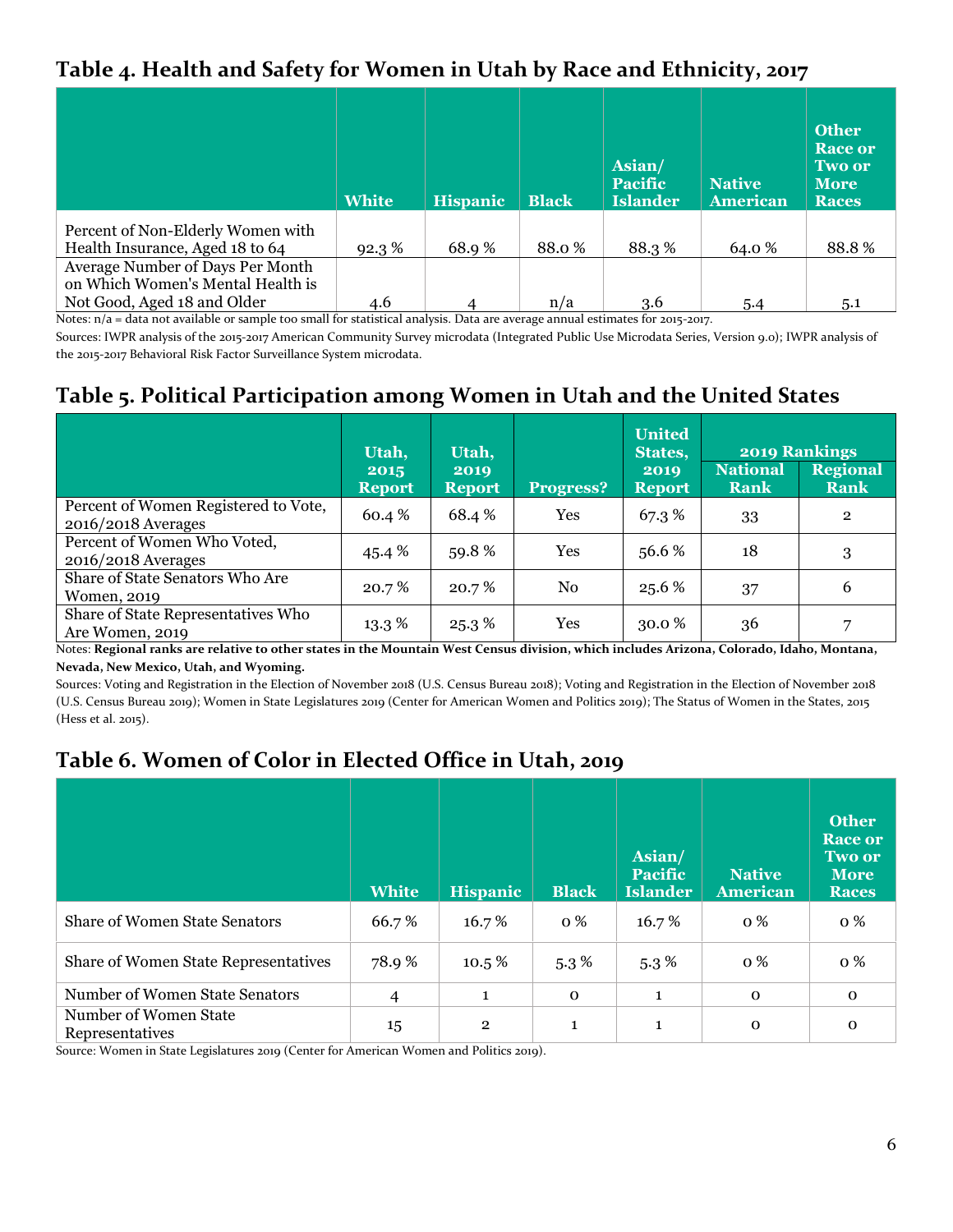#### **Table 7. Basic Demographic Statistics for Utah, 2017**

|                                                                              | Utah      | <b>United</b><br><b>States</b> |
|------------------------------------------------------------------------------|-----------|--------------------------------|
| <b>Total Population</b>                                                      | 3,049,685 | 323,421,958                    |
| Number of Women and Girls, All Ages                                          | 1,512,290 | 164,234,268                    |
| Share of Women, Aged 15 and Older,<br>Who Are:                               |           |                                |
| Married                                                                      | 54.8%     | 46.1%                          |
| Separated, Divorced, or Widowed                                              | 17.8%     | 23.3%                          |
| Never Married                                                                | 27.4 %    | 30.6%                          |
| Proportion of Women Who Are 65 and<br>Older                                  | 11.4 %    | 16.7%                          |
| Proportion of Women and Girls Who<br>Are Immigrants                          | 8.7%      | 13.7%                          |
| Number of Female Same-Sex Partner<br>Households                              | 3,500     | 457,909                        |
| Percent of All Households Headed by<br>Single Mothers with Children Under 18 | 4.3 %     | $5.9\%$                        |

Notes: Estimates of the immigrant population include individuals born outside the United States who were not U.S. citizens at birth. This includes legal permanent residents, naturalized citizens, refugees, asylum seekers, and migrants who temporarily stay in the United States. It also includes some undocumented immigrants, although this population is likely undercounted by the survey data.

Source: IWPR analysis of the 2017 American Community Survey microdata (Integrated Public Use Microdata Series, Version 9.0).

#### **Table 8. Basic Demographic Statistics for Utah by Race and Ethnicity, 2017**

| <b>Basic Demographics</b>                           | <b>White</b> | <b>Hispanic</b> | <b>Black</b> | Asian/<br><b>Pacific</b><br><b>Islander</b> | <b>Native</b><br><b>American</b> | <b>Other</b><br><b>Race or</b><br><b>Two or</b><br><b>More</b><br><b>Races</b> |
|-----------------------------------------------------|--------------|-----------------|--------------|---------------------------------------------|----------------------------------|--------------------------------------------------------------------------------|
| <b>Total Population</b>                             | 78.6%        | 13.8%           | $1.1\%$      | $3.2\%$                                     | $0.9\%$                          | 2.4%                                                                           |
| Number of Women and Girls, All<br>Ages              | 79.0 %       | 13.6 %          | $0.9\%$      | $3.3\%$                                     | $0.9\%$                          | 2.4%                                                                           |
| Share of Women, Aged 15 and Older,<br>Who Are:      |              |                 |              |                                             |                                  |                                                                                |
| Married                                             | 56.5%        | 47.0 %          | n/a          | 59.4%                                       | 37.6 %                           | 41.2%                                                                          |
| Separated, Divorced, or<br>Widowed                  | 18.4 %       | 16.5%           | n/a          | 13.5 %                                      | 18.5%                            | 10.5%                                                                          |
| Never Married                                       | 25.2%        | 36.5%           | n/a          | 27.0 %                                      | 43.9%                            | 48.3%                                                                          |
| Proportion of Women Who Are 65<br>and Older         | 13.1%        | 4.8%            | $3.1\%$      | 8.7%                                        | $7.1\%$                          | $1.6\%$                                                                        |
| Proportion of Women and Girls Who<br>Are Immigrants | $2.2\%$      | 34.2 %          | 30.3%        | 58.7%                                       | 2.8%                             | 6.3%                                                                           |

Notes:  $n/a$  = data not available or sample too small for statistical analysis. Data are average annual estimates for 2015-2017. Estimates of the immigrant population include individuals born outside the United States who were not U.S. citizens at birth. This includes legal permanent residents, naturalized citizens, refugees, asylum seekers, and migrants who temporarily stay in the United States. It also includes some undocumented immigrants, although this population is likely undercounted by the survey data.

Source: IWPR analysis of the 2015-2017 American Community Survey microdata (Integrated Public Use Microdata Series, Version 9.0).